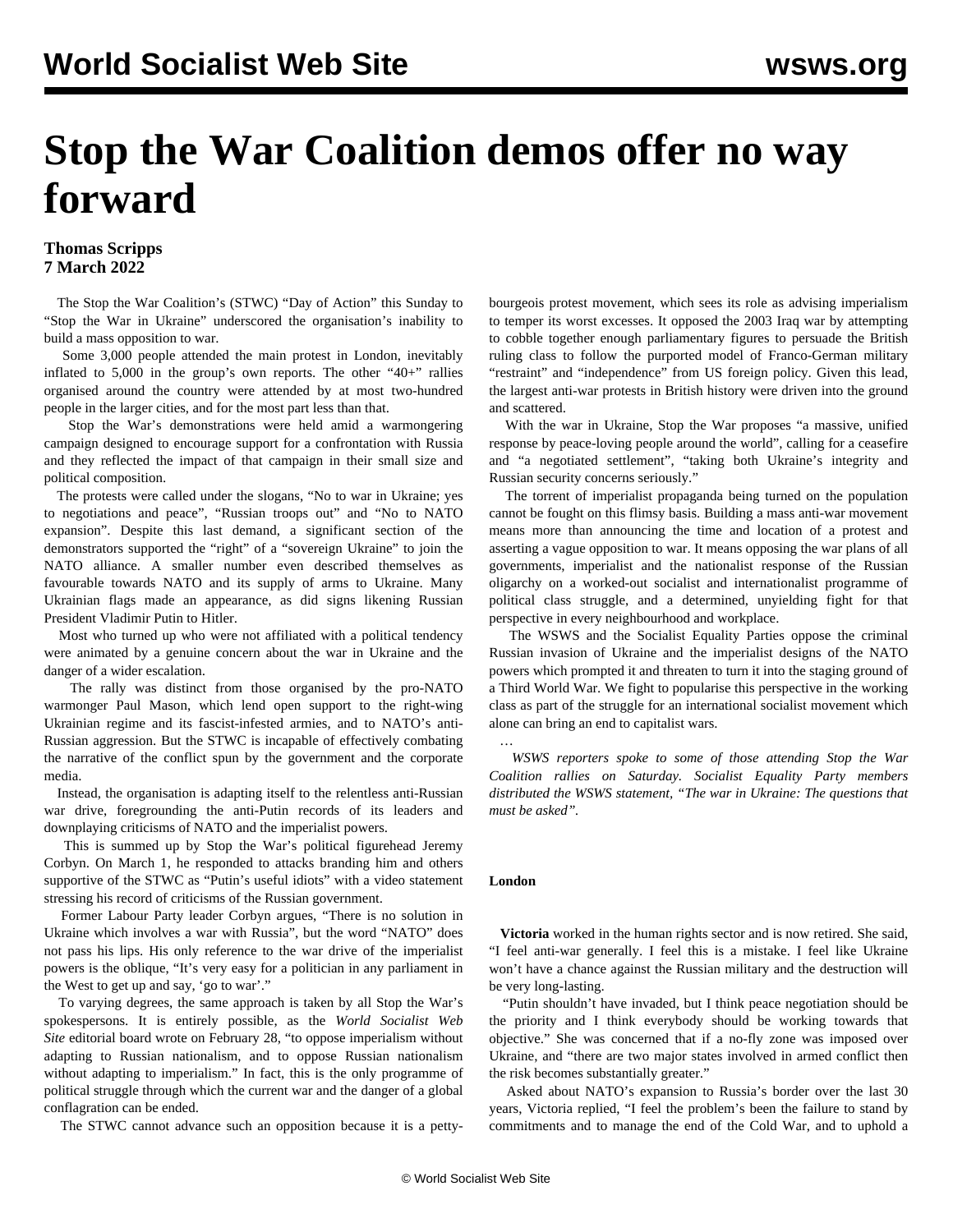commitment to peace and non-military engagement, and it's NATO expansion that's been progressively going on despite the fact that the Warsaw Pact was dismantled is really hugely problematic and provocative."

 **Cath** from south east London came to the rally because of "what we're seeing on the news with people suffering and being under siege and the fear and also I want to feel some solidarity with people.

 "I don't know what you think about the timing of it because I work in learning disability services and I was talking to one of my clients about it and she was saying 'oh we've just got through COVID and now this.' And then you think well now what's going on and really you do start to mistrust whatever you hear.

 "The Conservative party and Boris Johnson and all this Partygate stuff, we don't hear about that anymore do we? What happened to Sue Gray's report into Johnson breaking lockdown rules? I mean who cares now we've got people dying."

 **Amir**, a database administrator, said, "It's not only about Ukraine but I thought I should join and put out my voice to stop the war. Stop Putin and stop NATO expansion. It is absolutely shocking what is happening in the world, and the points that you make are that it's dangerous what the world leaders are doing. It is not only the Ukraine, but the Middle East, China and Taiwan. It is dangerous and I think the situation in Ukraine is possibly showing the direction of the future."

#### **Manchester**

 **Ryan**, a physics student from Manchester University and member of the Labour Party, attended the small STWC demonstration held in the city's St Ann's Square. He said, "The invasion of Ukraine is in the context of an increasing aggressive policy against Russia. In 2014, the Ukraine government was overthrown and replaced with a so-called US backed democracy.

 "The expansion of NATO raised tensions in the region. None of these actions are sufficient to justify an invasion. If you say an invasion of Iraq is wrong, you must say an invasion by Russia is wrong. As a socialist I have no sympathy with either side.

 "Already you can see liberals calling for a no-fly zone which could escalate into World War III. It's terrifying that people like this, calling for an escalation are those with influence.

 "If they can topple Russia they can topple China. The goal of sanctions is the removal of Putin, and there's a number of far-right candidates to take his place. Sanctions will hurt the Russian people, just to replace one dictator with another. They're willing to sacrifice Ukraine. It's socialism or barbarism."

 The WSWS raised that in his time as Labour leader Jeremy Corbyn had made retreat after retreat to Labour's right on the issue of NATO, nuclear weapons and threats against Russia. Ryan replied, "Corbyn did capitulate. It shows you that he failed as everyone of his reforms came undone in a year. I'm sure I will be resigning from the Labour Party soon because of their pro-war stance. I don't think I'll last much longer, I'll be kicked out."

#### **Sheffield**

 In Sheffield around 100 people assembled outside the Sheffield Town Hall. Brian, a student in journalism from Hallam University said, "People need their understanding lifted in terms of the background to the conflict.

Context is important and people do need to understand before they rally to a position.

 "I agree that the US and NATO are not peace loving. I just started to research the Afghan War after US withdrawal. That was a Western intervention which was all about oil, money and power, like Iraq.

 "I consider myself left-wing and just turned voting age, but I could never vote for Labour. I do think to a degree the war is being used to divert attention from the pandemic and other social issues. There should have been a co-ordinated response internationally to COVID-19. Much more could have been done with vaccines and other measures to save lives. Instead, it has been used to line the pockets of the private medical companies and you've had all the contracts for PPE to the private sector and then you have had 'partygate'. There is a huge cost of living crisis with inflation, fuels costs and they don't want to talk about any of that."

#### **Cardiff**

 The WSWS spoke to Ryan, a retired doctor at the STWC demonstration Cardiff. He said, "NATO could invoke Article 5 in terms of mutual assistance. There's no end to the spiral of violence that this could result in. Russia is convinced that its conventional weapons are inferior to the entirety of NATO, and they would use nuclear weapons as a last defence. Therefore, it could be the end of us. This danger should be pointed out to the broader public.

 "We have this event but when it comes to the question of how we stop the war machine, you need to be clear on who is causing the problem. My view is that some things were left out here today. So you cannot indiscriminately without any qualifications support Ukraine. Ukraine in the western part is pro-western historically. In the eastern part where more than 50 percent speak Russian and, in the Donbas, more than 90 percent, they associate with Russia. So if people in the Donbas say that they don't accept any more being bombed by Ukraine, which they have been for eight years and 'we want Russian assistance' then that is the case.

"We don't want war and they don't want it either. So you cannot just start by saying that Russia is causing this war. If that is all that you are saying then you will not be effective in stopping it.

 "I understand that Russia will not accept and cannot accept NATO extending to its borders. Like in 1962 when the United States could not accept that there were Soviet missiles in Cuba 90 miles from Florida, Moscow cannot accept that there are nuclear missiles five minutes flying time from Moscow.

 "I do understand that Russian military action is illegal and desperate, violating international law. But I take into account that 2014 [the removal of Ukraine's pro-Russian government in a far right coup] was illegal as well. It was instigated by the United States, by the CIA. Victoria Nuland [US State Department] said openly that they spent \$5 billion to foster regime change in the Ukraine.

 "I'm afraid going by the mass media there is no clarity as to where the problem is coming from. It is only bashing Russians, irrespective of their association with Putin. In Germany this has resulted in casualties. People have been beaten up. Russian shops have been vandalised. This is like the 1930s Germany. People should be ashamed that something like this is possible in Europe.

 "We all need to stand together, because what is happening is unimaginable. It will be far worse than we have seen from any COVID measures. Many thought that this was an abuse of human rights. Compared to what would happen in war, that would be a walk in the park. There would be no freedom of speech. People would be forced to have a certain opinion.